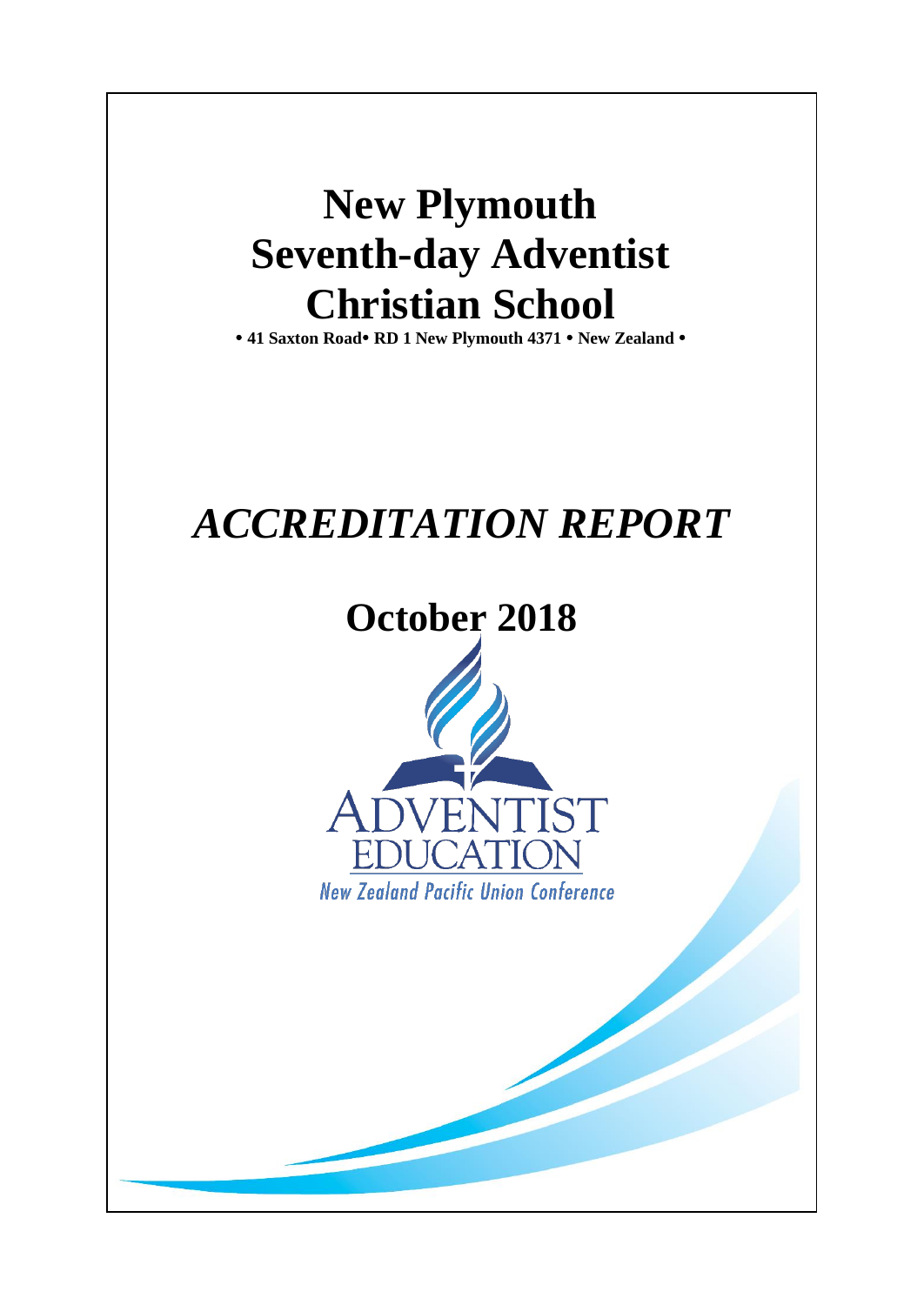## <span id="page-1-0"></span>**VISITING COMMITTEE STATEMENT**

# **New Plymouth Seventh-day Adventist Christian School**

**The Visiting Committee met and evaluated the New Plymouth Adventist Christian School on 30 - 31 October 2018.**

**Members of the Visiting Committee**

Rosalie McFarlane, Director of Education, NZPUC Dan C Carrasco, Associate Education, NZPUC

**The New Plymouth Adventist Christian School is recommended for re-accreditation for the Term and under the conditions placed on page three of this report.**

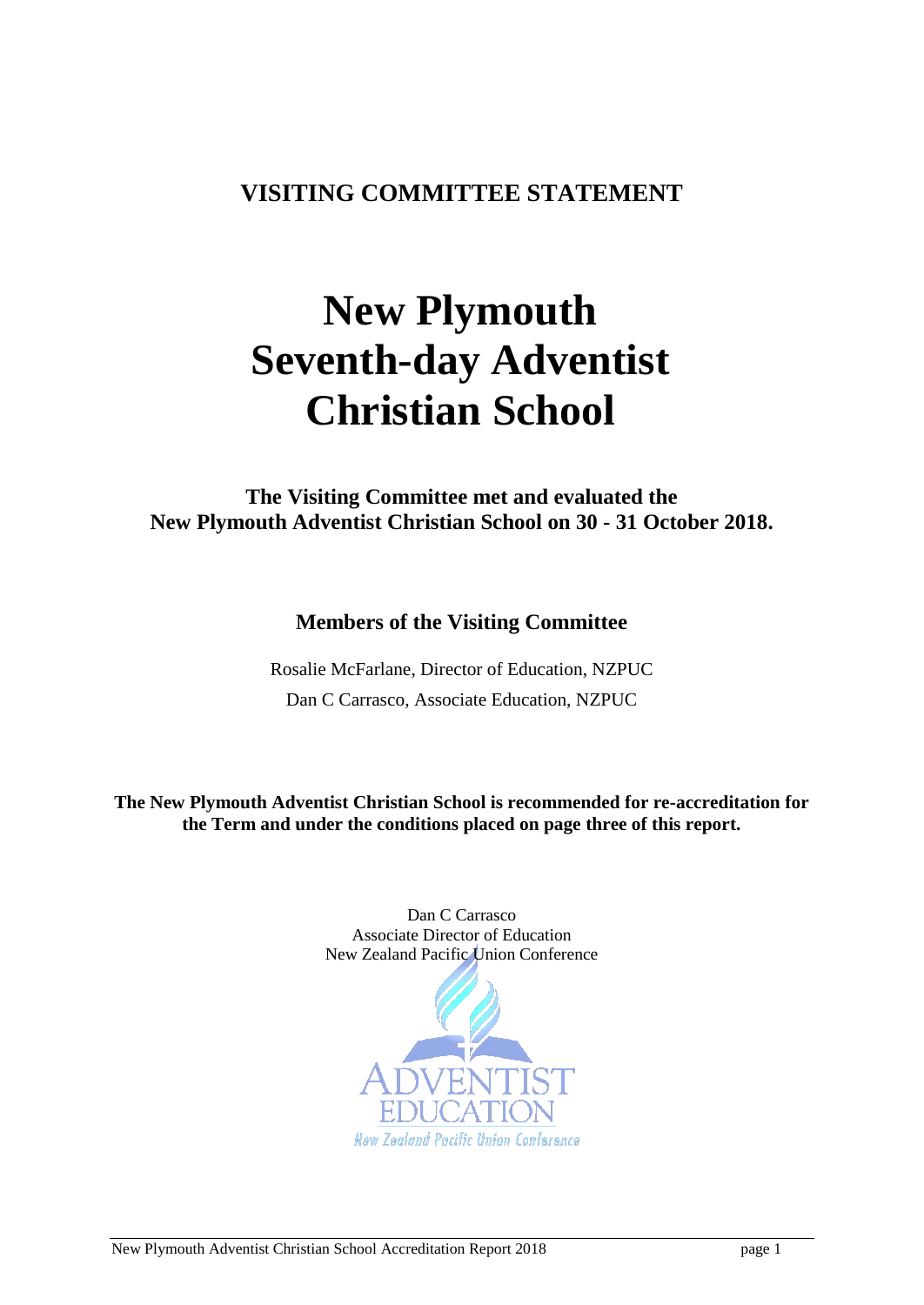# **CONTENTS**

<span id="page-2-0"></span>

| Visiting Committee Recommendations  Error! Bookmark not defined. |  |
|------------------------------------------------------------------|--|
|                                                                  |  |
|                                                                  |  |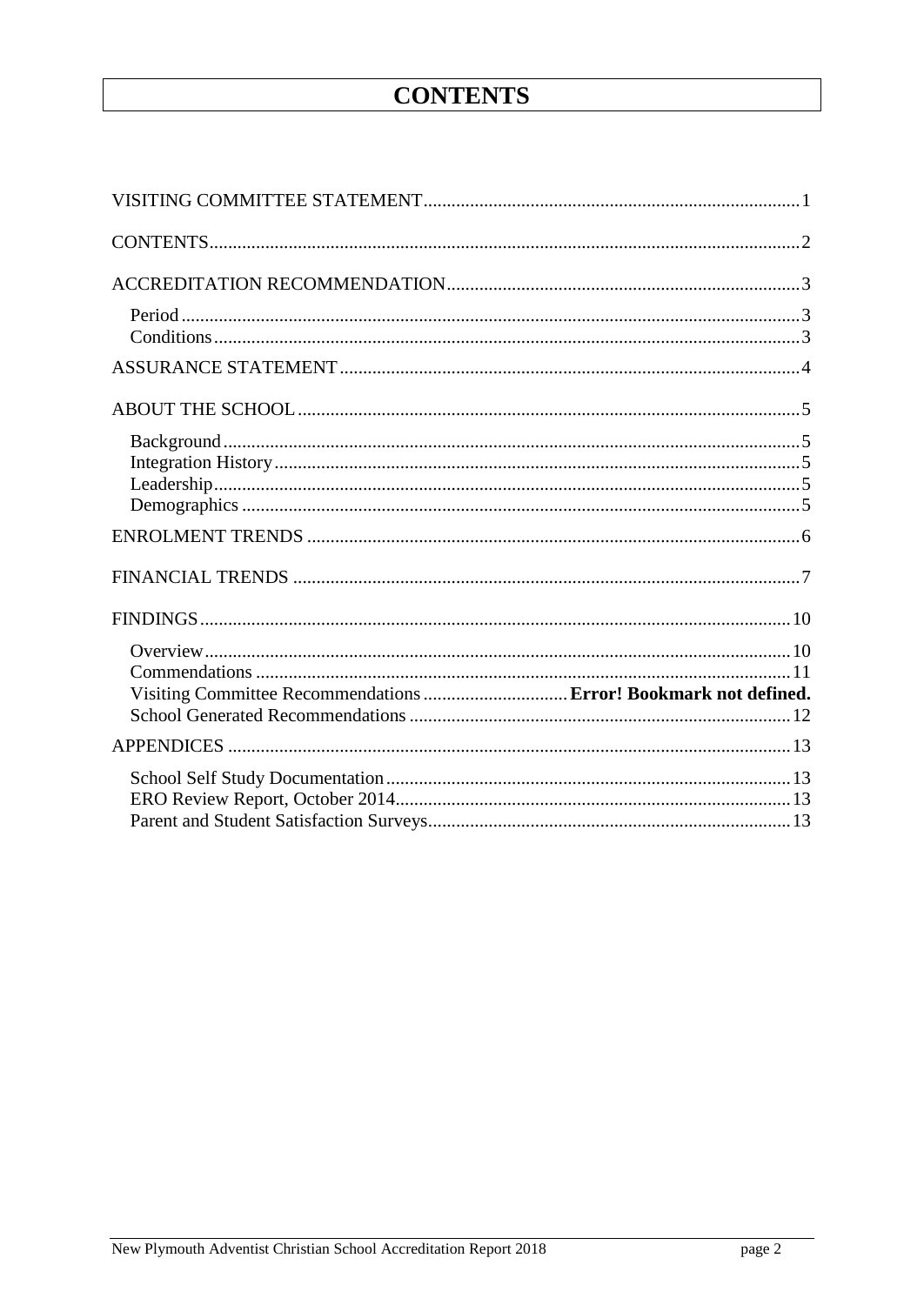## **ACCREDITATION RECOMMENDATION**

#### <span id="page-3-1"></span><span id="page-3-0"></span>**Period**

It is the unanimous professional judgement of the Visiting Accreditation Committee that the New Plymouth Adventist Christian School be granted re-accreditation for a period of 3 years from August 2018 until September 2021 subject to the terms and conditions stated below.

#### <span id="page-3-2"></span>**Conditions**

- 1. That in the event of a change of school principal, the Union Director of Education will initiate a post-accreditation visit for the purpose of reviewing the self-study document and official report with the new principal. Such a visit is to be scheduled as soon after the new principal is appointed as is practicable.
- 2. That a post-accreditation visit by the Union Director of Education take place before May 2020. The purpose of the visit will be to receive a written report from the school and to determine progress made by the school in implementing the recommendations.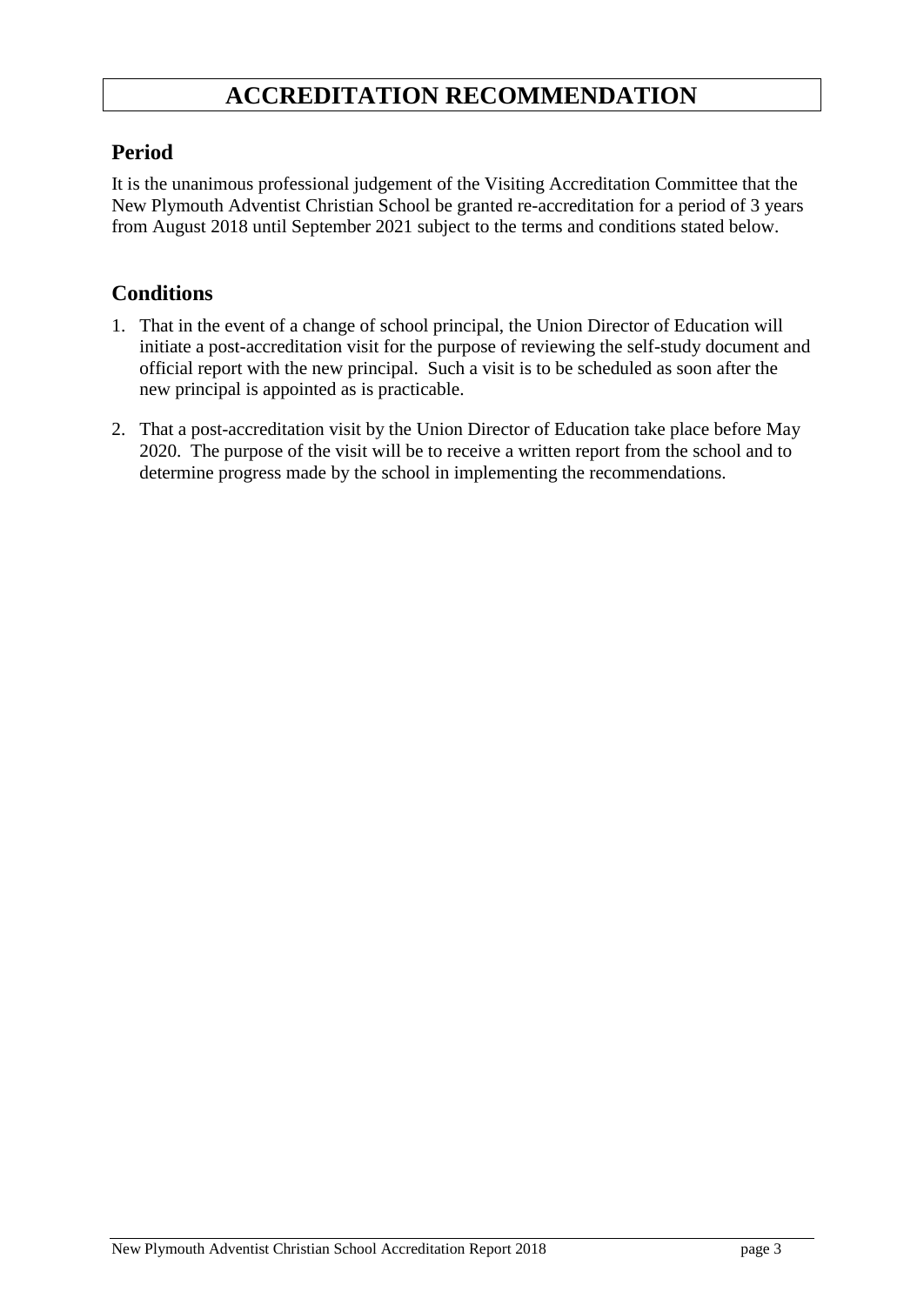## **ASSURANCE STATEMENT**

<span id="page-4-0"></span>The Visiting Accreditation Committee acknowledges that New Zealand Seventh-day Adventist Schools receive in-depth evaluation from the New Zealand Education Review Office (ERO) as an Integrated School in New Zealand. The current ERO Report September 2017 is to be considered as part of this accreditation process and is included as an appendix to this Accreditation report.

The period of accreditation recommended by the General Conference Board of Regents through the South Pacific Division Commission on Accreditation was reached by considering not only the aggregate of items presented in the New Zealand Proprietors accreditation Module but generally on several more fundamental criteria. These major areas may be summarised as follows:-

- 1. The institution meets operating standards as mandated by the New Zealand Ministry of Education.
- 2. The Board of Trustees functions in harmony with denominational policy and practice as well as complying with Ministry of Education mandated procedures and is carrying out its delegated responsibilities effectively.
- 3. The school's stated philosophy and objectives are in harmony with Seventh-day Adventist philosophy and objectives and further there is evidence that the Adventist ethic and perspective is upheld and presented to students.
- 4. The school plant, facilities (including library) and equipment are adequate for the curriculum offered and for current student enrolment.
- 5. The financial operation of the school, including Board of Trustees capital and operating, is in harmony with the school's special character.
- 6. The future viability of the school in terms of projected enrolment, church and community support is reasonably secure.
- 7. There is evidence of student learning not only in formal curriculum areas, but also in such areas as wholesome attitudes and Christian values.
- 8. The Board of Trustees has had a role in administering and conducting the self-study process in a responsible way and has involved the school's constituency.
- 9. The Administration and Board of Trustees have effectively implemented the recommendations contained in the previous Self Study and Accreditation Report.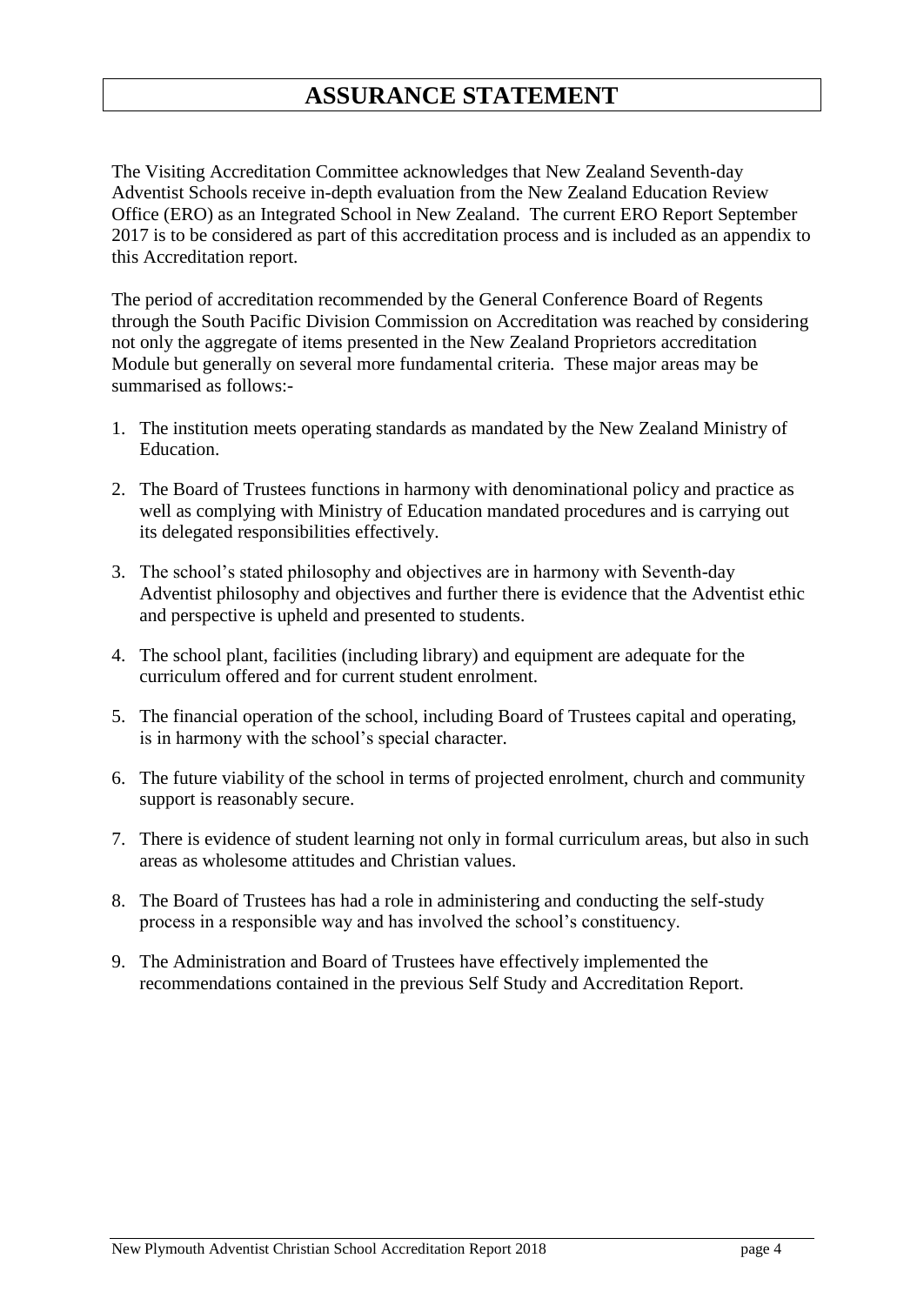#### <span id="page-5-1"></span><span id="page-5-0"></span>**Background**

The very first school in New Plymouth opened in 1905 with six pupils and closed a few months later. There was a school which ran briefly in 1927. The Conference approved the reopening of a school in New Plymouth in 1942 which operated until 1966. The school reopened in 1981 on approximately 8ha at 41 Saxton Rd, New Plymouth. The school shares the property with the New Plymouth Seventh-day Adventist Church and the New Plymouth church community gardens. For marketing community exposure, in 2018, the school board recommended a modification to its school name to New Plymouth Adventist Christian School.

#### <span id="page-5-2"></span>**Integration History**

On 2 August 1993 the school became integrated as the *New Plymouth Seventh-day Adventist Christian School* with a roll of approximately 33 and a maximum roll of 45 (10% nonpreferential maximum). In February 1994 a Supplementary Agreement was made increasing the school's maximum roll to 50.

#### <span id="page-5-3"></span>**Leadership**

After six years of school stable leadership by Mrs Teressa Pollock, Mr James Roche was appointed as principal for 2016. After a concerted recruitment effort by the school board Mrs Renee Timmins-Goddrick was appointed principal commencing in January 2017.

The Board has been chaired between Mr Tich Mabunu, Pastor Bruce Mason and Mrs Amy Rose since the stable chairmanship of Mr Ken McLean from 2013 through to the end of 2015. The North New Zealand Conference had appointed Pastor Bruce Mason as the school Chaplain since 2013 who has been involved in the school board since 2016.

#### <span id="page-5-4"></span>**Demographics**

The current roll of the school is 32 (New Zealand residents) a decline roll of 5 students since the 2015 Accreditation Review considering that the school year commenced with 15 students. The maximum roll approved by the New Zealand Ministry of Education is 50 with up to 5 non-preferential students. The school currently has no foreign fee-paying students enrolled.

The school draws its pupils from the wider New Plymouth area. The school van service operates to provide transport support for some of the students. The school's roll is made up of approximately 28% Seventh-day Adventists which is a small increase from 24% since the last review. The remainder of the school consists predominantly of other Christian families with a limited number of non-Christians (currently 1 non-preference).

The ethnicities of the community supporting the school reflect a combination of the demographics of the local Seventh-day Adventist Church and those of the area in which the school is located. Ethnically the school has changed from the previous accreditation visit. There are approximately 44% New Zealand European, an increase of 8 % from the previous visit. The New Zealand Maori has also increased from 12% to 32 %. There are various ethnic representation groups: Asian (9%), Pasifika (3%), Australian (3%) and American (3%).

Students come from a wide range of family structures. Family support to implement educational provisions for the pupils is strong. The community expects the school to provide a balanced education, in a holistic manner within the Seventh-day Adventist Christian worldview.

The school experiences strong parental support for the values and education with a special character that it is providing.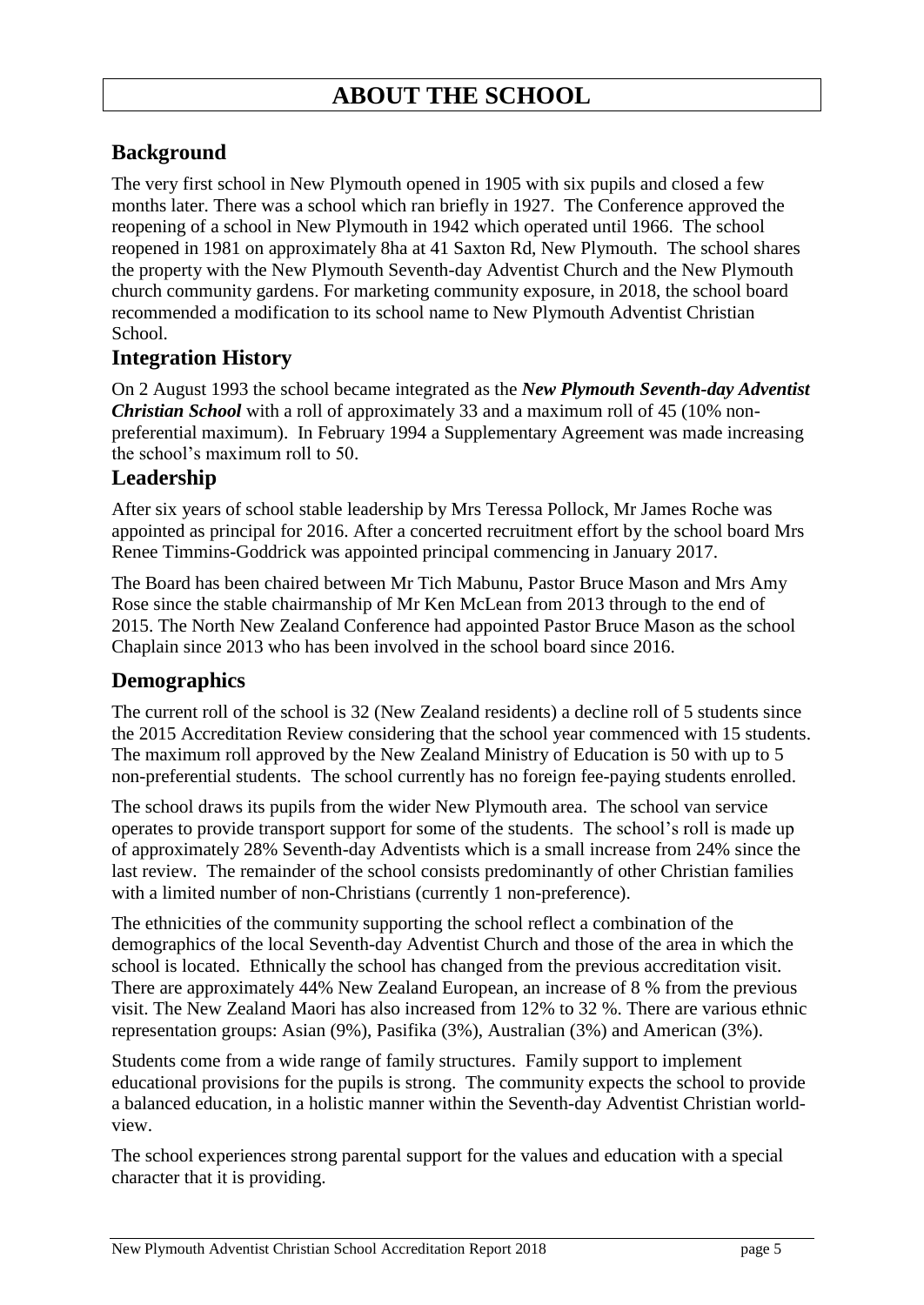# **ENROLMENT TRENDS**

<span id="page-6-0"></span>

The school has experienced a positive growth since over the last two years. 2018 enrolment is evidence of community confidence. Since the last Accreditation Review, the school has had two principals. The current principal and new chair are strategically implementing a marketing plan to rebuild the student enrolment.

The percentage of Adventist students to non-Adventist students is above the average trend since 2000 which is 29%. This is an indication of the confidence of Adventist families as far as Stratford. The school van initiative is a contributing factor in boosting the number of Adventist students attending NPACS.

Over the last 10 years the school has had an average enrolment of 29, a decline average of 3 since the 2015 Accreditation report. Over 2018 there will be a loss of students as children moving on to High School. Although the enrolment trend since 2000 indicates a decline, the school is aware of the potential impact this could have on the school roll. The Board is confident that over the next two years the trend will continue to reach a sustainable level.

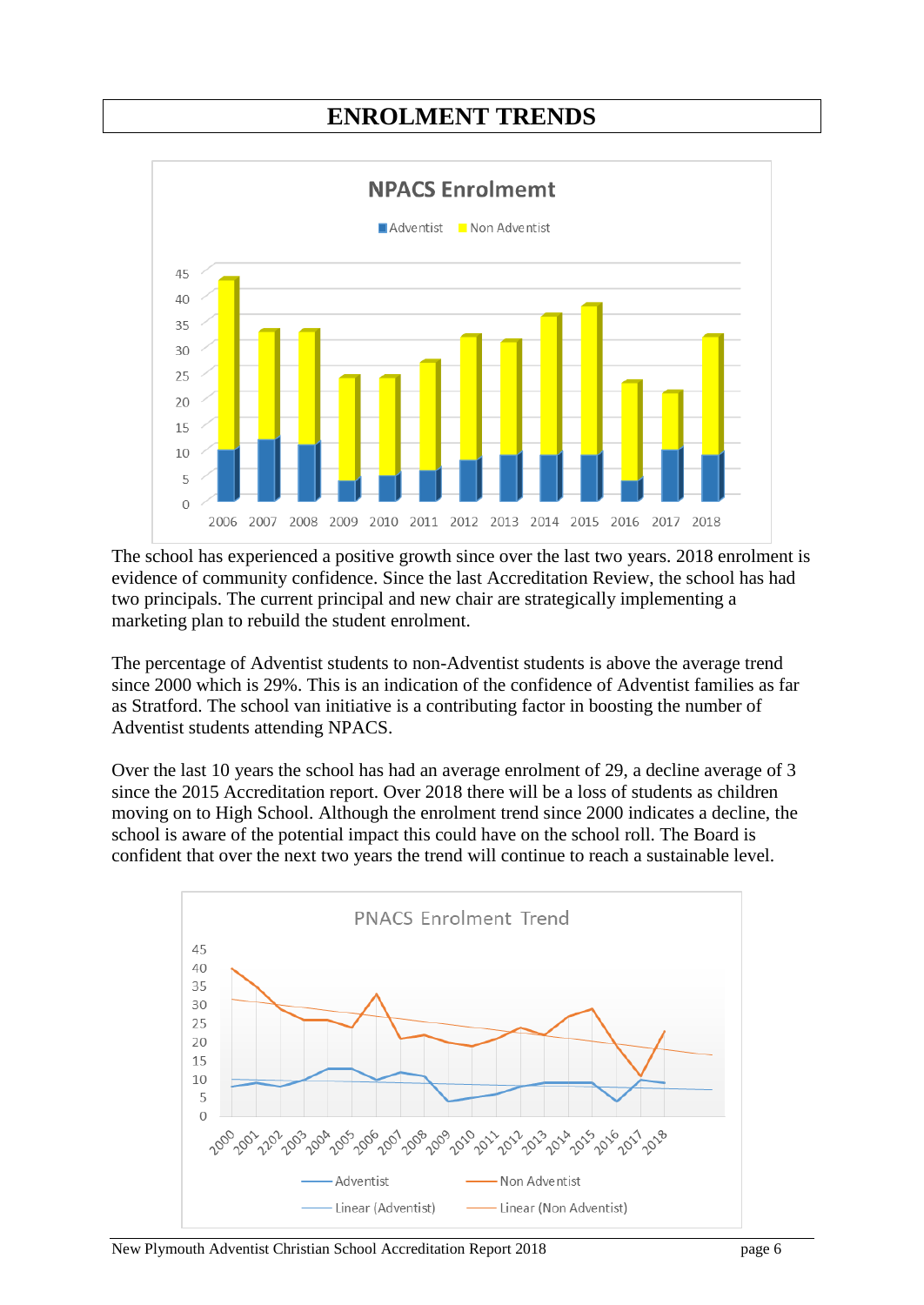## **FINANCIAL TRENDS**

<span id="page-7-0"></span>The school has moved from budgeting for deficits to balanced budgets. This is good practice. While deficit budgets allow for the use of surplus capital, it is best practice to have a zero or small surplus budgeted for. The overall operation is positive, with the school having made a significant surplus in 2013 and a small surplus in 2014.



The school's income has increased as the school roll has grown. The overall income has increased across the five years.

Over the five year period the school's working capital increased. This places the school in a reasonable financial position with some reserves if needed.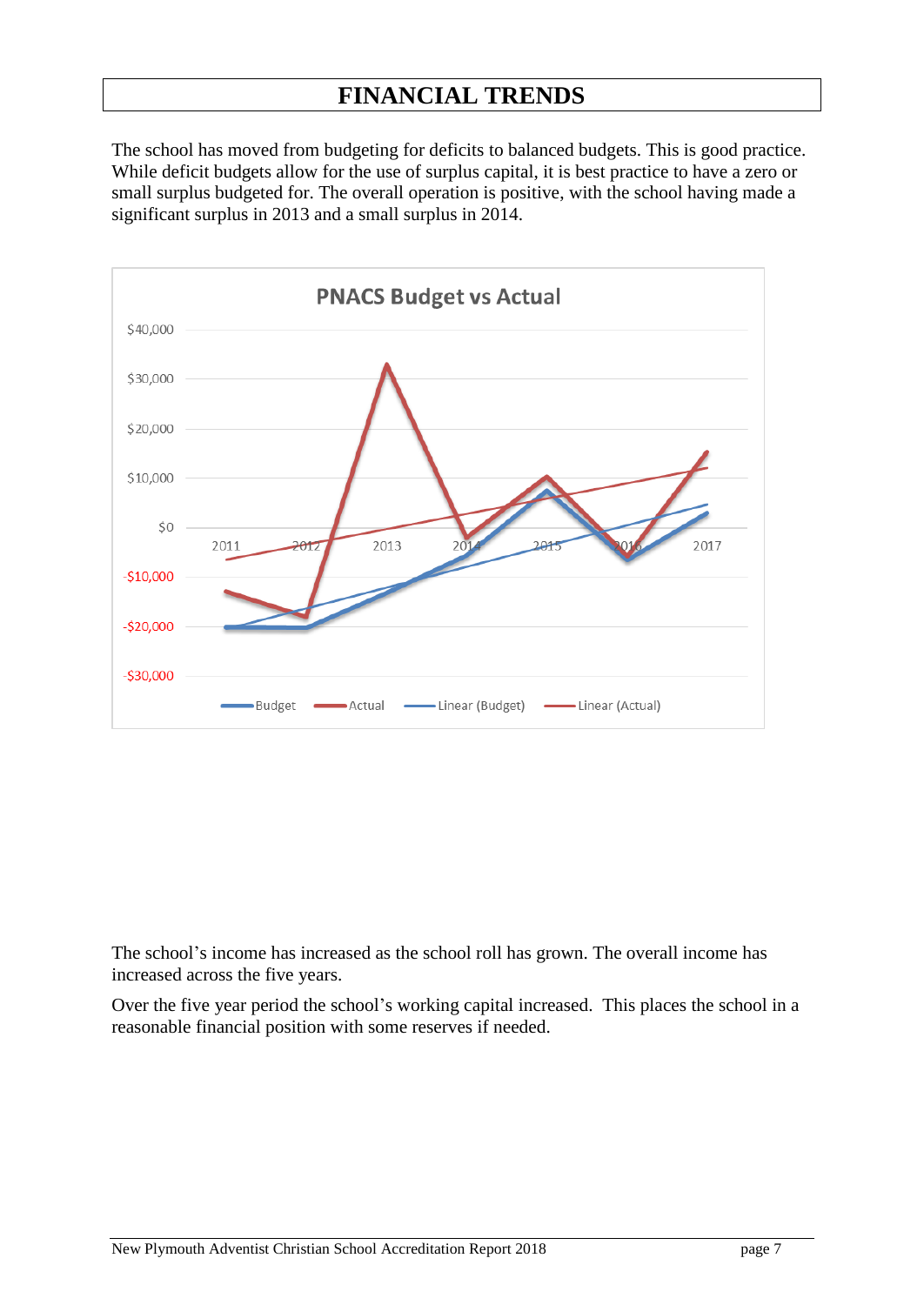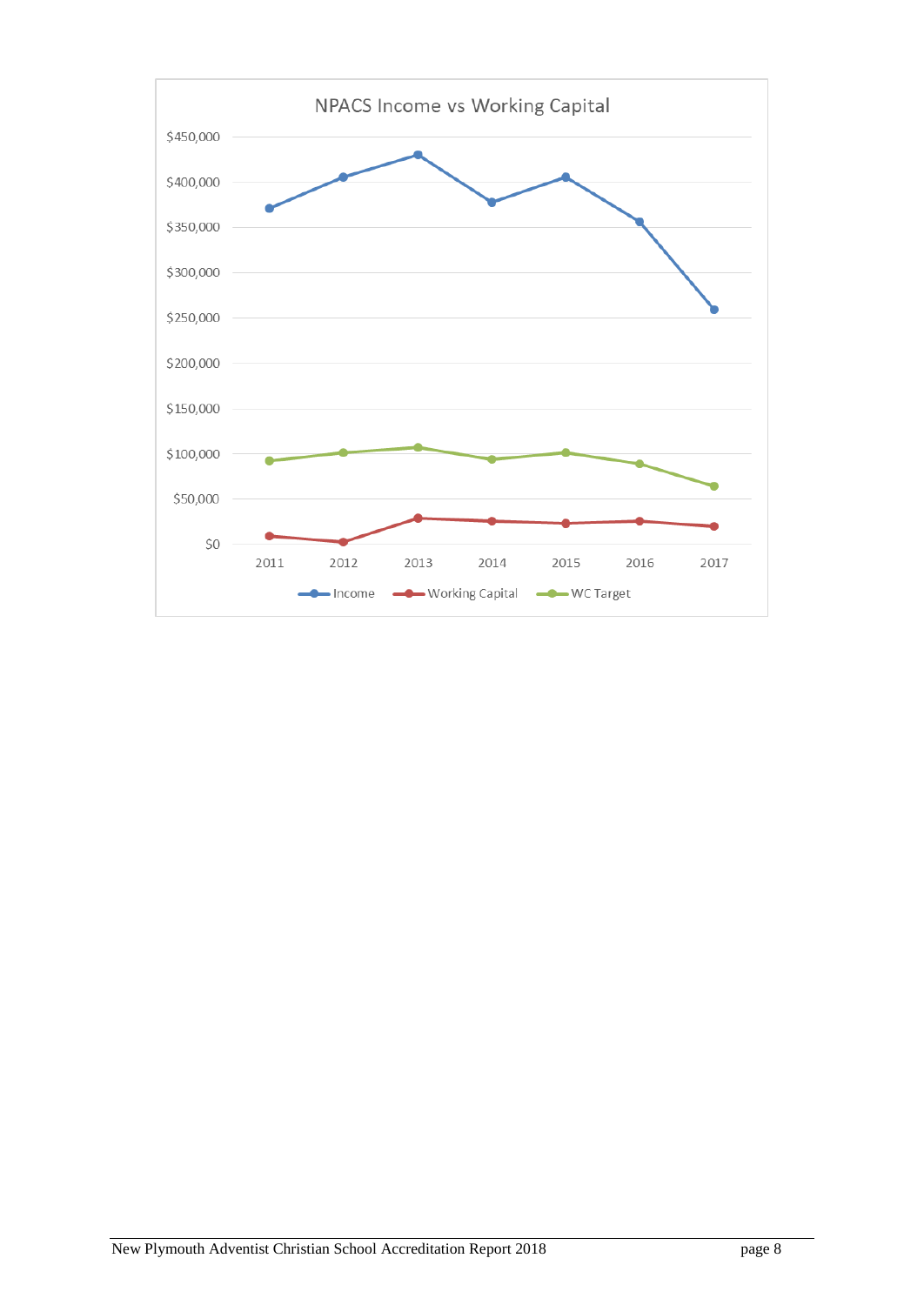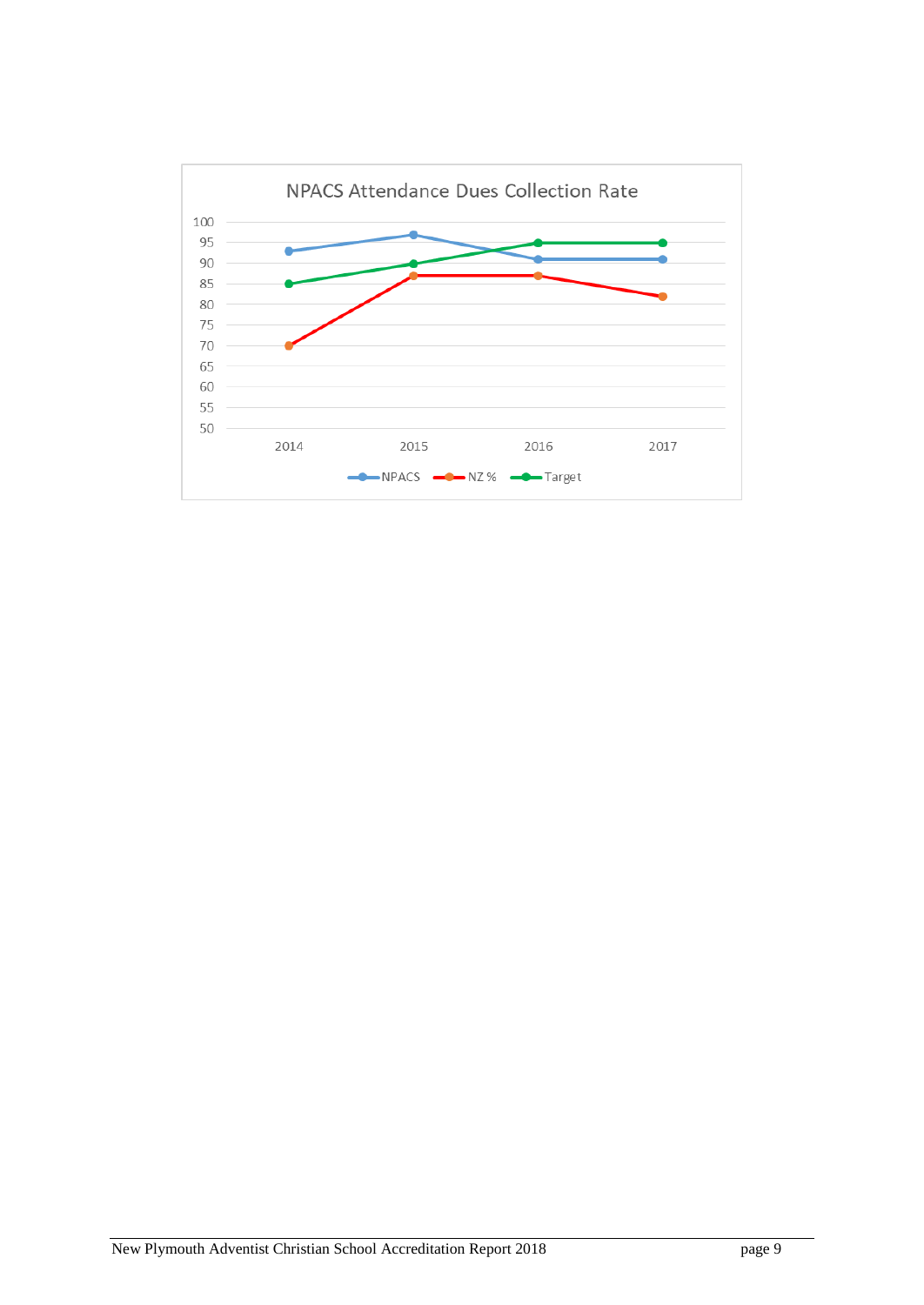#### <span id="page-10-1"></span><span id="page-10-0"></span>**Overview**

The visiting committee spent two days in the school. During this time they observed Bible classes and worships, observed teaching across the curriculum, reviewed documentation, inspected the school building and grounds and spoke with teacher aides, teachers, the Principal and the Board of Trustees. The committee were made to feel welcome and enjoyed the interaction with everyone involved in this process.

The school is well maintained and provides a safe and attractive environment for students to learn in. The sign at the roadside and all other signage clearly identifies the special Adventist character of the school. The special character is also evident in the classroom environment and wider school through the wall displays. The Board contracts maintenance work which is supporting the upkeep of a safe environment. It is clear the school is acting as a good steward of the church's property.

The teachers have developed a safe and a warm and secure culture which students see as very caring. Student's actions towards each other reflected the positive relationships they had with their teachers. The students were generally friendly towards the team and willing to engage when asked. The students and parent community are very affirming of these relationships in the School Satisfaction Survey.

The school is delivering the Encounter curriculum and students showed high levels of engagement in the learning process. Planning surveyed indicated that there was some intentional teaching of Adventist faith across the curriculum and this was observed as translating into practice in the classroom. The extent of integration varies. Staff attend proprietor-sponsored professional development sessions each year to support the development and inclusion of special character. The STARS programme which was newly implemented at the last Accreditation was evident in the school and has developed as an effective way of emphasising special character.

The school continues to have good engagement with the church community and students are involved in running church programs throughout the year. Students take a lead in service projects and are involved in school initiatives to develop leadership.

The school ERO report from October 2014 identifies that students are achieving well and targets set to accelerate learning are being achieved. This was confirmed as on-going by classroom observations from the team.

The classrooms are positive and affirming learning environments with students actively engaged. Support staff help to ensure students are learning at their appropriate levels. Students are given opportunities to use their initiative with school projects that are having a positive impact on the school.

Operational documentation clearly identifies the place of the special character and intention for delivery at the school. Goals are included in the school's charter for special character.

The visiting committee wishes to express its sincere thanks to the principal, the self study committee, the staff and board for their work in preparing for the accreditation visit and for the hospitality of the staff during the visit.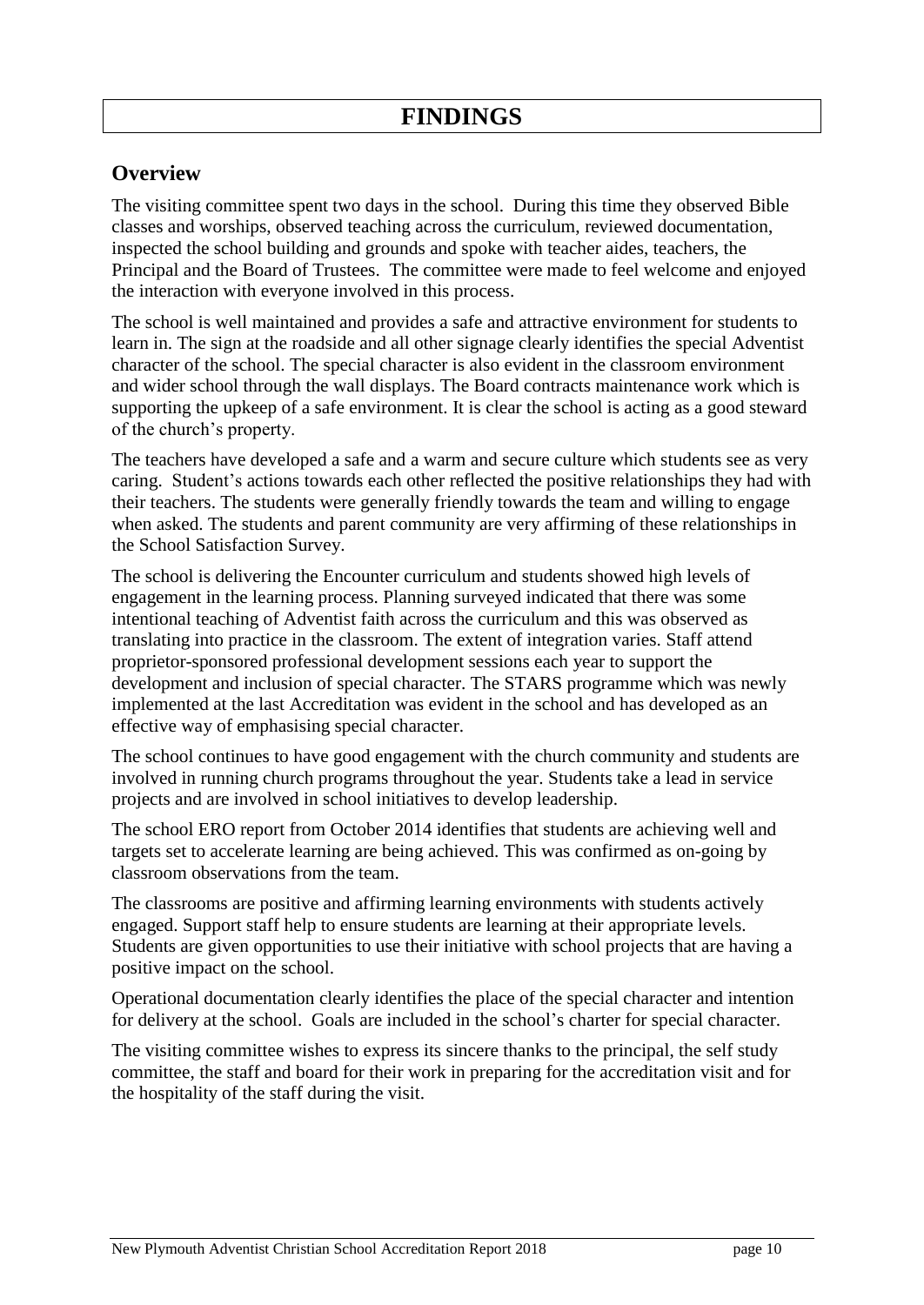<span id="page-11-0"></span>The following commendations were observed by Review Team through the school's endeavour to fulfil the principles of the Integration Agreement in "*preserving and maintaining the special Seventh-day Adventist character*":

- 1. The Board and Principal for the positive school growth since 2017 and the growing confidence of the parent community in the school.
- 2. Principal and Staff for the manner in which they innately engender the school's special character as evident throughout their teaching and learning reflecting a nurturing, supportive and caring environment.
- 3. Principal and staff for the manner in which they model Christ and witness their faith in all aspects of the school program. Their deep commitment to their faith in God is foundational to their personal and professional practice in their school context and community.
- 4. The Board, Principal, Staff and students for their engagement with the wider community and involvement such as church service program singing at local retirement village, sharing garden produce with neighbours, and Red-Nose day*.*
- 5. Students at this school are confident and engage learners who are proud of their school, teachers, learning experiences and taking responsibility for aspects of their school. "ERO commented that "there is a clear vision to grow confident children, actively involved in lifelong learning, connected to God and their community" (ERO 2017).
- 6. The Teacher Aides for their effective support of student learning and genuine passion in the overall student achievement.
- 7. The chaplain for his active involvement in the school and its programme; and for his leadership support in the role as current Board chair
- 8. The Board and Principal for their effective stewardship of the school and its property and ensuring an effective process which is keeping the school and the property clean, safe and well maintained.
- <span id="page-11-1"></span>9. The Church for its positive engagement, working relationship and ongoing partnership which helps the school function effectively.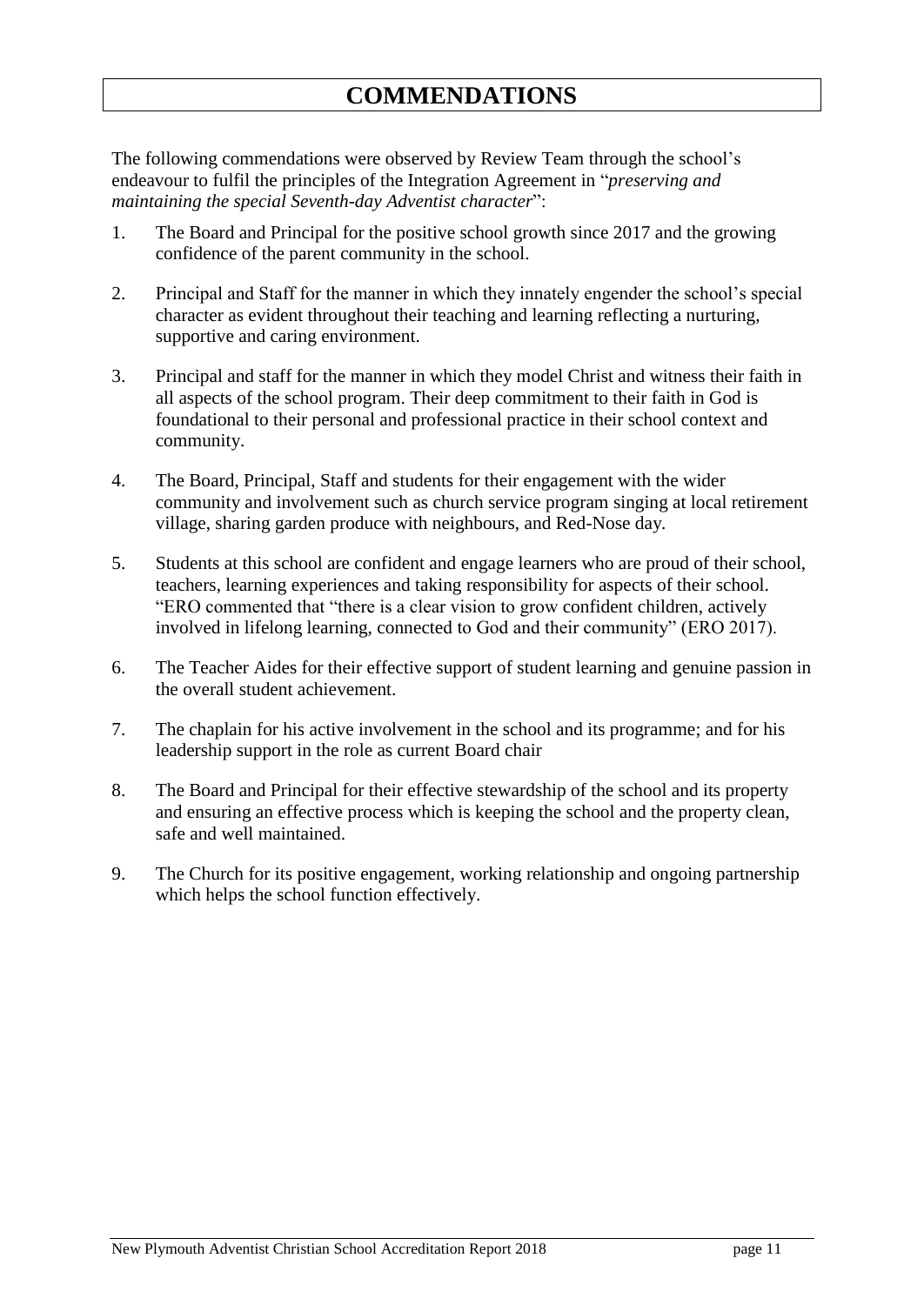# **SCHOOL GENERATED RECOMMENDATIONS**

The School's Self-Study Committee made the following recommendations as their "Next Steps" as part of their external review process and practices for the next three years. In order to continue to improve teaching practice and learning opportunities, key next steps include:

*1. Continued focus on enrolment growth for sustainability and viability. This is linked to our school strategic plan and marketing plan.*

*Person Responsible: Principal and BOT; Timeframe: annual review of 3 year plan*

2. *Rigorous regular special character review by Board of trustees.*

*Person Responsible: BOT and Principal; Timeframe: annual review*

3. *Continue to develop strong relationships with wider community local churches, Christian leaders, Country Footsteps, ECE centres and neighbourhood.*

*Person Responsible: Principal and BOT*; *Timeframe: annual review*

# **SPECIAL CHARACTER RECOMMENDATIONS**

The Review Team along with the Board, Principal and Teachers agree to the following "Next Steps" recommendations:

- 1. That Principal along with the Board of Trustees and various stakeholders, to collaboratively develop and implement the school's vision and values statement which underpin the mission statement. This will be implemented through teaching and learning, appraisal and review of school-wide documentation.
- 2. That Board of Trustees, Principal and staff review the student survey and implement suggestions as appropriate.

# **CONCLUSION**

The Accreditation Review team concludes:

- 1. That the Principal, in consultation with the Board, to address the above recommendations and that these are included in your school's strategic plan and annual goals and submitted a copy to the Adventist Education Office by  $1<sup>st</sup>$  of March annually.
- 2. As a result of this Special Character review, the Accreditation Review Team is confident and satisfied that New Plymouth Adventist Christian School identifies and aligns itself to the mission of the Seventh-day Adventist Church.